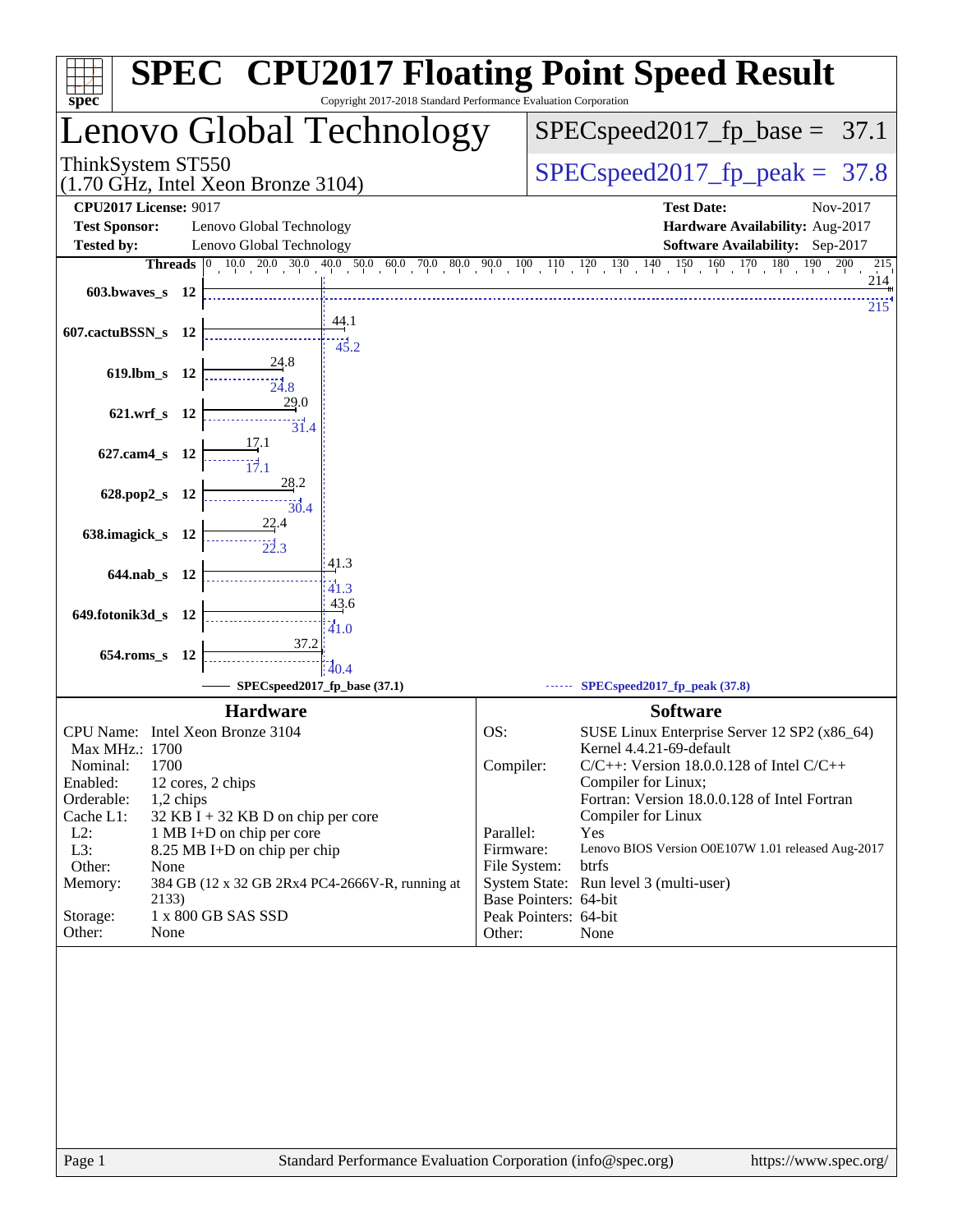

### Lenovo Global Technology

(1.70 GHz, Intel Xeon Bronze 3104)

ThinkSystem ST550  $SPEC speed2017$  fp\_peak = 37.8

 $SPECspeed2017_fp\_base = 37.1$ 

**[Test Sponsor:](http://www.spec.org/auto/cpu2017/Docs/result-fields.html#TestSponsor)** Lenovo Global Technology **[Hardware Availability:](http://www.spec.org/auto/cpu2017/Docs/result-fields.html#HardwareAvailability)** Aug-2017

**[CPU2017 License:](http://www.spec.org/auto/cpu2017/Docs/result-fields.html#CPU2017License)** 9017 **[Test Date:](http://www.spec.org/auto/cpu2017/Docs/result-fields.html#TestDate)** Nov-2017 **[Tested by:](http://www.spec.org/auto/cpu2017/Docs/result-fields.html#Testedby)** Lenovo Global Technology **[Software Availability:](http://www.spec.org/auto/cpu2017/Docs/result-fields.html#SoftwareAvailability)** Sep-2017

#### **[Results Table](http://www.spec.org/auto/cpu2017/Docs/result-fields.html#ResultsTable)**

|                            | <b>Base</b>    |                |       |                |       |                | <b>Peak</b> |                |                |              |                |              |                |              |
|----------------------------|----------------|----------------|-------|----------------|-------|----------------|-------------|----------------|----------------|--------------|----------------|--------------|----------------|--------------|
| <b>Benchmark</b>           | <b>Threads</b> | <b>Seconds</b> | Ratio | <b>Seconds</b> | Ratio | <b>Seconds</b> | Ratio       | <b>Threads</b> | <b>Seconds</b> | <b>Ratio</b> | <b>Seconds</b> | <b>Ratio</b> | <b>Seconds</b> | <b>Ratio</b> |
| 603.bwayes_s               | 12             | 276            | 214   | 276            | 214   | 275            | 215         | 12             | 275            | 215          | 275            | 215          | 275            | 215          |
| 607.cactuBSSN s            | 12             | 379            | 44.0  | 378            | 44.1  | 378            | 44.1        | 12             | 369            | 45.2         | 369            | 45.1         | 369            | 45.2         |
| $619.$ lbm s               | 12             | 211            | 24.8  | 211            | 24.8  | 211            | 24.9        | 12             | 211            | 24.8         | 211            | 24.8         | 212            | 24.7         |
| $621$ .wrf s               | 12             | 460            | 28.8  | 455            | 29.1  | 457            | 29.0        | 12             | 421            | 31.4         | 419            | 31.6         | 421            | 31.4         |
| $627$ .cam $4 \text{ s}$   | 12             | 517            | 17.1  | 520            | 17.1  | 517            | 17.1        | 12             | 518            | 17.1         | 518            | 17.1         | 519            | 17.1         |
| $628.pop2_s$               | 12             | 421            | 28.2  | 421            | 28.2  | 422            | 28.1        | 12             | 391            | 30.4         | 390            | 30.4         | 391            | 30.4         |
| 638.imagick_s              | 12             | 645            | 22.4  | 644            | 22.4  | 646            | 22.3        | 12             | 649            | 22.2         | 646            | 22.3         | 645            | 22.4         |
| $644$ .nab s               | 12             | 423            | 41.3  | 423            | 41.3  | 423            | 41.3        | 12             | 423            | 41.3         | 423            | 41.3         | 423            | 41.3         |
| 649.fotonik3d s            | 12             | 209            | 43.6  | 209            | 43.7  | 209            | 43.5        | 12             | 222            | 41.1         | 222            | 41.0         | 223            | 40.8         |
| $654$ .roms s              | 12             | 423            | 37.2  | 425            | 37.1  | 423            | 37.2        | 12             | 390            | 40.4         | 389            | 40.5         | 390            | 40.4         |
| $SPEC speed2017$ fp base = |                |                | 37.1  |                |       |                |             |                |                |              |                |              |                |              |

**[SPECspeed2017\\_fp\\_peak =](http://www.spec.org/auto/cpu2017/Docs/result-fields.html#SPECspeed2017fppeak) 37.8**

Results appear in the [order in which they were run.](http://www.spec.org/auto/cpu2017/Docs/result-fields.html#RunOrder) Bold underlined text [indicates a median measurement](http://www.spec.org/auto/cpu2017/Docs/result-fields.html#Median).

### **[Operating System Notes](http://www.spec.org/auto/cpu2017/Docs/result-fields.html#OperatingSystemNotes)**

Stack size set to unlimited using "ulimit -s unlimited"

### **[General Notes](http://www.spec.org/auto/cpu2017/Docs/result-fields.html#GeneralNotes)**

Environment variables set by runcpu before the start of the run: KMP\_AFFINITY = "granularity=fine,compact" LD\_LIBRARY\_PATH = "/home/cpu2017.1.0.2.ic18.0/lib/ia32:/home/cpu2017.1.0.2.ic18.0/lib/intel64" LD\_LIBRARY\_PATH = "\$LD\_LIBRARY\_PATH:/home/cpu2017.1.0.2.ic18.0/je5.0.1-32:/home/cpu2017.1.0.2.ic18.0/je5.0.1-64"

 Binaries compiled on a system with 1x Intel Core i7-4790 CPU + 32GB RAM memory using Redhat Enterprise Linux 7.4 Transparent Huge Pages enabled by default Prior to runcpu invocation Filesystem page cache synced and cleared with: sync; echo 0> /proc/sys/vm/drop\_caches

### **[Platform Notes](http://www.spec.org/auto/cpu2017/Docs/result-fields.html#PlatformNotes)**

BIOS configuration: Choose Operating Mode set to Maximum Performance Adjacent Cache Prefetch set to Disable DCU Streamer Prefetcher set to Disable DCA set to Enable Uncore Frequency Scaling set to Disable MONITORMWAIT set to Enable XPT Prefetcher set to Enable Sysinfo program /home/cpu2017.1.0.2.ic18.0/bin/sysinfo

**(Continued on next page)**

Page 2 Standard Performance Evaluation Corporation [\(info@spec.org\)](mailto:info@spec.org) <https://www.spec.org/>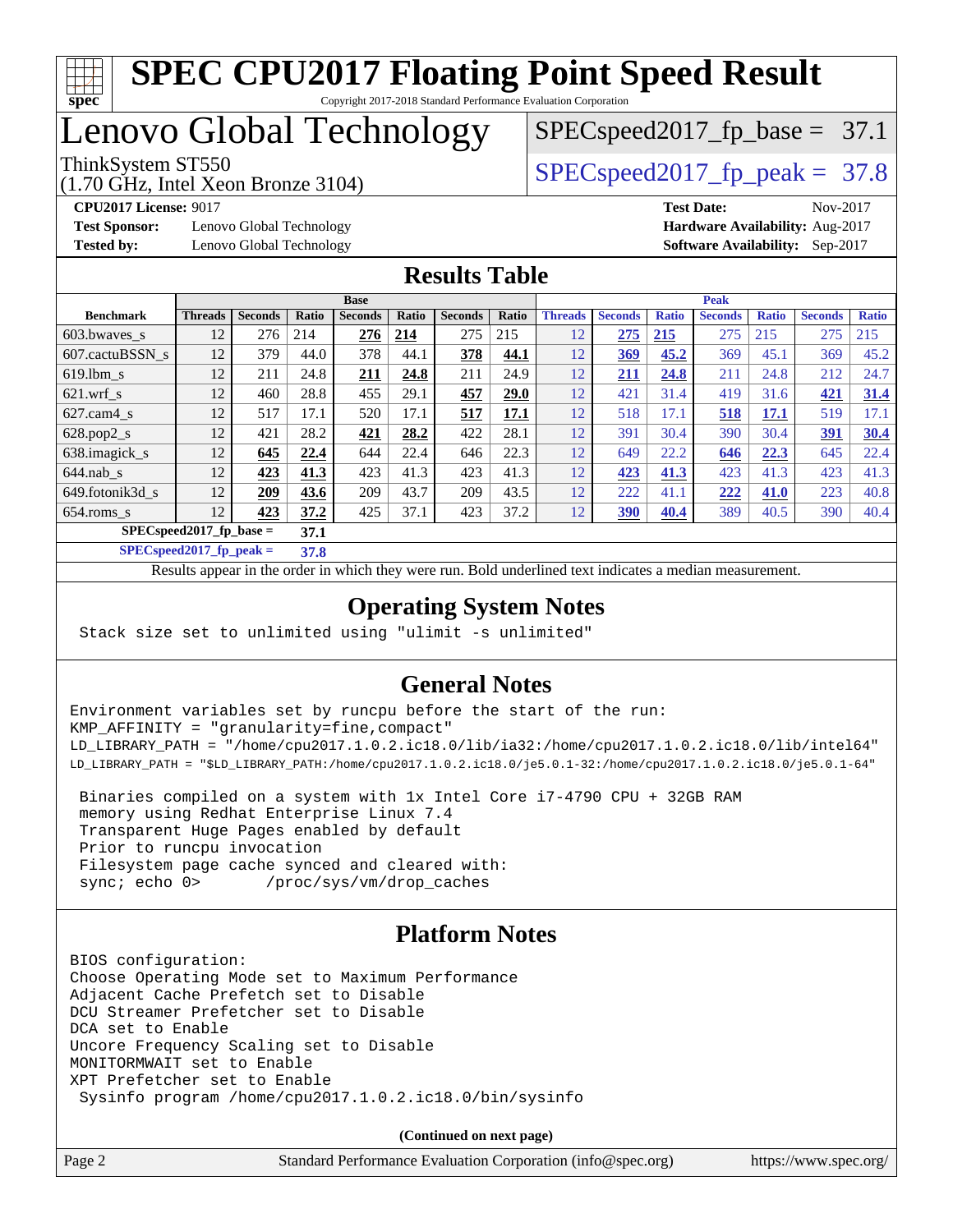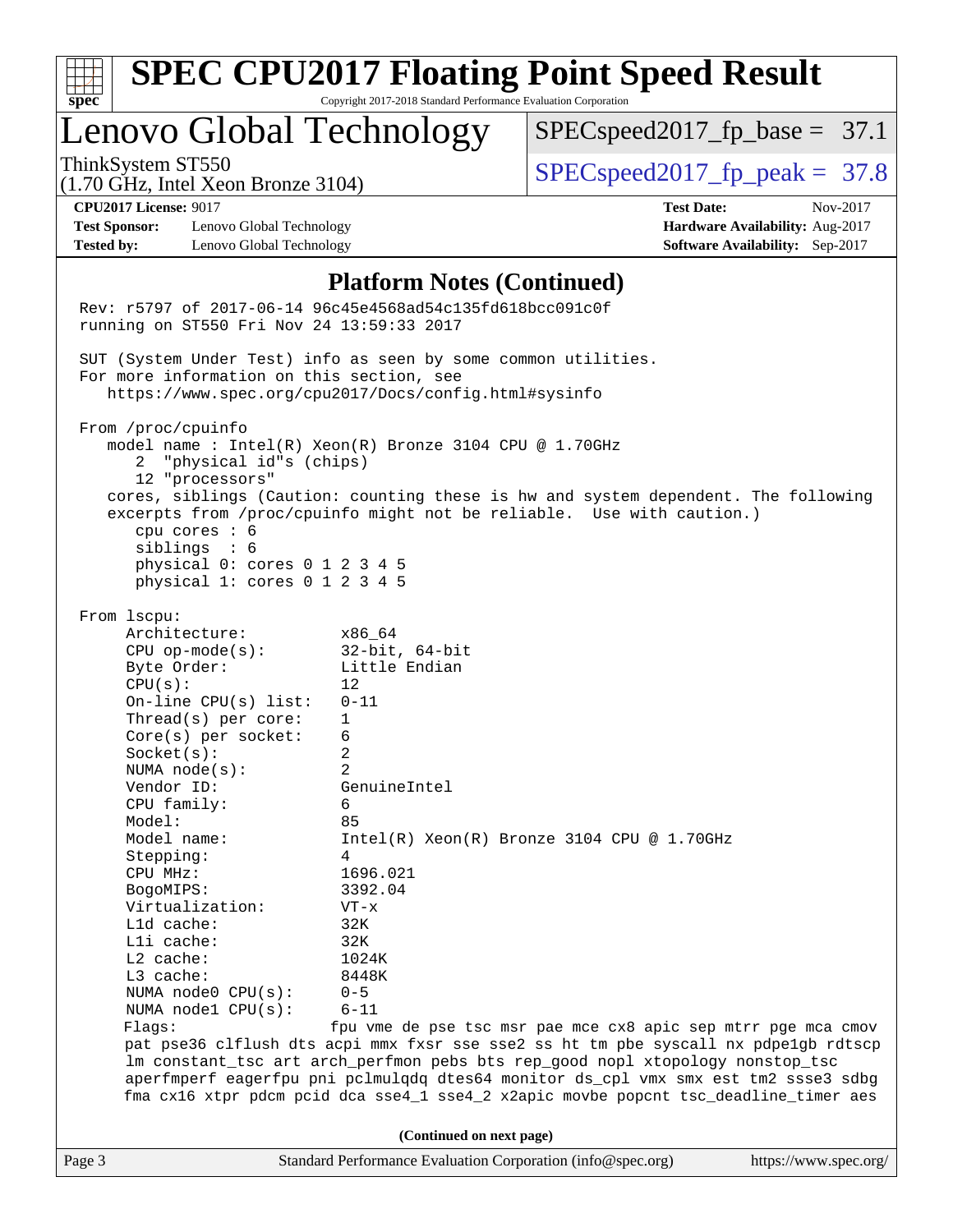| <b>SPEC CPU2017 Floating Point Speed Result</b><br>spec<br>Copyright 2017-2018 Standard Performance Evaluation Corporation                                                                                                                                                                                                                                                                                                                                                                                                                                                                                                                                                                                                                                                                                                                                                                                                                                                                                                    |                                                                           |
|-------------------------------------------------------------------------------------------------------------------------------------------------------------------------------------------------------------------------------------------------------------------------------------------------------------------------------------------------------------------------------------------------------------------------------------------------------------------------------------------------------------------------------------------------------------------------------------------------------------------------------------------------------------------------------------------------------------------------------------------------------------------------------------------------------------------------------------------------------------------------------------------------------------------------------------------------------------------------------------------------------------------------------|---------------------------------------------------------------------------|
| Lenovo Global Technology                                                                                                                                                                                                                                                                                                                                                                                                                                                                                                                                                                                                                                                                                                                                                                                                                                                                                                                                                                                                      | $SPEC speed2017_f p\_base = 37.1$                                         |
| ThinkSystem ST550<br>(1.70 GHz, Intel Xeon Bronze 3104)                                                                                                                                                                                                                                                                                                                                                                                                                                                                                                                                                                                                                                                                                                                                                                                                                                                                                                                                                                       | $SPEC speed2017fp peak = 37.8$                                            |
| <b>CPU2017 License: 9017</b>                                                                                                                                                                                                                                                                                                                                                                                                                                                                                                                                                                                                                                                                                                                                                                                                                                                                                                                                                                                                  | <b>Test Date:</b><br>Nov-2017                                             |
| <b>Test Sponsor:</b><br>Lenovo Global Technology<br><b>Tested by:</b><br>Lenovo Global Technology                                                                                                                                                                                                                                                                                                                                                                                                                                                                                                                                                                                                                                                                                                                                                                                                                                                                                                                             | Hardware Availability: Aug-2017<br><b>Software Availability:</b> Sep-2017 |
| <b>Platform Notes (Continued)</b>                                                                                                                                                                                                                                                                                                                                                                                                                                                                                                                                                                                                                                                                                                                                                                                                                                                                                                                                                                                             |                                                                           |
| xsave avx f16c rdrand lahf_lm abm 3dnowprefetch arat epb pln pts dtherm intel_pt<br>tpr_shadow vnmi flexpriority ept vpid fsgsbase tsc_adjust bmil hle avx2 smep bmi2<br>erms invpcid rtm cqm mpx avx512f avx512dq rdseed adx smap clflushopt clwb avx512cd<br>avx512bw avx512vl xsaveopt xsavec xgetbvl cqm_llc cqm_occup_llc                                                                                                                                                                                                                                                                                                                                                                                                                                                                                                                                                                                                                                                                                                |                                                                           |
| /proc/cpuinfo cache data<br>cache size : 8448 KB                                                                                                                                                                                                                                                                                                                                                                                                                                                                                                                                                                                                                                                                                                                                                                                                                                                                                                                                                                              |                                                                           |
| From numactl --hardware WARNING: a numactl 'node' might or might not correspond to a<br>physical chip.<br>$available: 2 nodes (0-1)$<br>node 0 cpus: 0 1 2 3 4 5<br>node 0 size: 193111 MB<br>node 0 free: 191880 MB<br>node 1 cpus: 6 7 8 9 10 11<br>node 1 size: 193504 MB<br>node 1 free: 192446 MB<br>node distances:<br>$\overline{0}$<br>$\overline{1}$<br>node<br>0:<br>10<br>21<br>1:<br>21<br>10<br>From /proc/meminfo<br>MemTotal:<br>395894372 kB<br>HugePages_Total:<br>0<br>Hugepagesize:<br>2048 kB<br>From /etc/*release* /etc/*version*<br>SuSE-release:<br>SUSE Linux Enterprise Server 12 (x86_64)<br>$VERSION = 12$<br>$PATCHLEVEL = 2$<br># This file is deprecated and will be removed in a future service pack or release.<br># Please check /etc/os-release for details about this release.<br>os-release:<br>NAME="SLES"<br>VERSION="12-SP2"<br>VERSION ID="12.2"<br>PRETTY_NAME="SUSE Linux Enterprise Server 12 SP2"<br>ID="sles"<br>$ANSI$ _COLOR=" $0:32$ "<br>CPE_NAME="cpe:/o:suse:sles:12:sp2" |                                                                           |
| uname $-a$ :<br>Linux ST550 4.4.21-69-default #1 SMP Tue Oct 25 10:58:20 UTC 2016 (9464f67) x86_64<br>x86_64 x86_64 GNU/Linux                                                                                                                                                                                                                                                                                                                                                                                                                                                                                                                                                                                                                                                                                                                                                                                                                                                                                                 |                                                                           |
| (Continued on next page)                                                                                                                                                                                                                                                                                                                                                                                                                                                                                                                                                                                                                                                                                                                                                                                                                                                                                                                                                                                                      |                                                                           |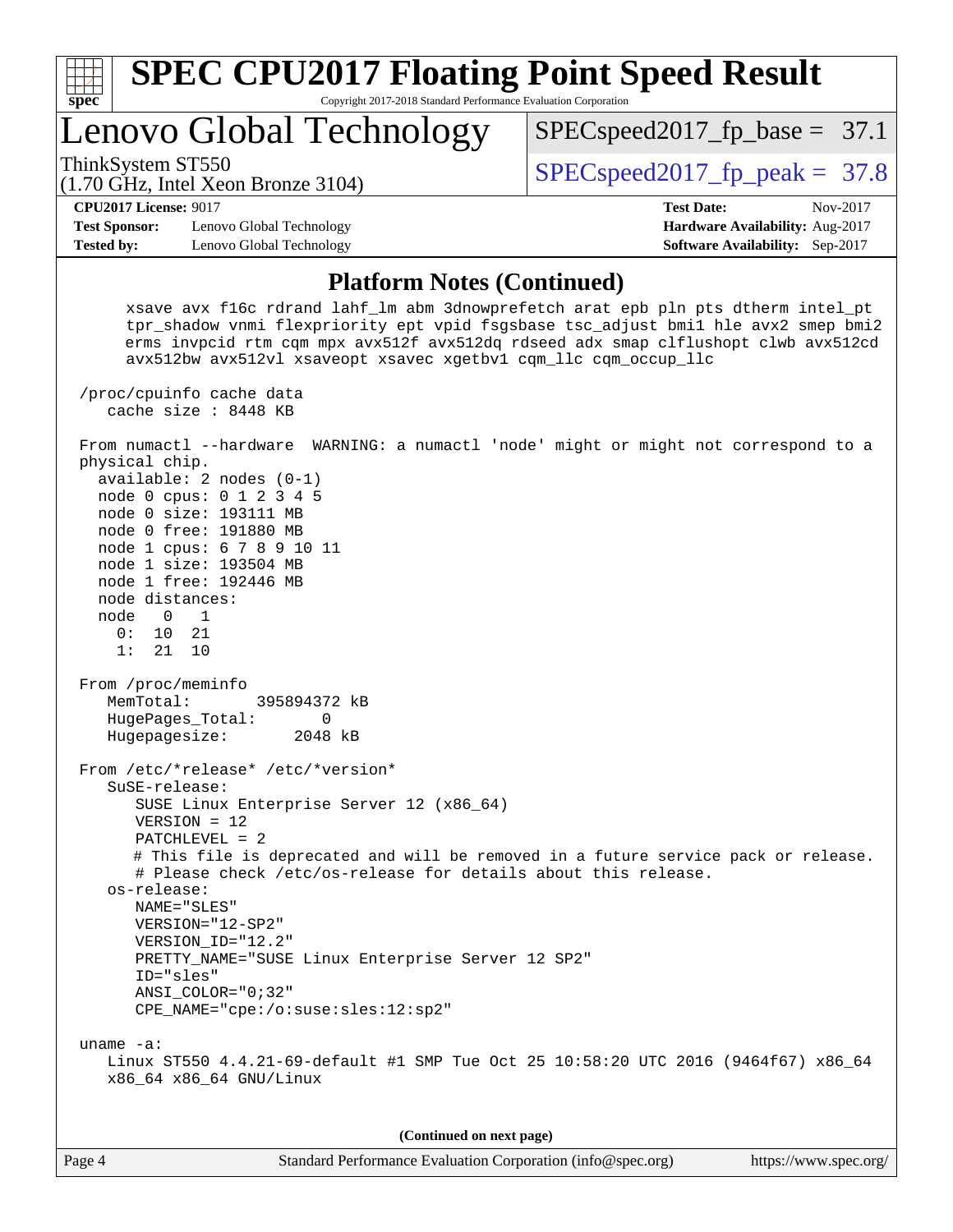| <b>SPEC CPU2017 Floating Point Speed Result</b>                                                                                                                                                                                                                                                                                                                                                                                                                          |                                                                                                     |
|--------------------------------------------------------------------------------------------------------------------------------------------------------------------------------------------------------------------------------------------------------------------------------------------------------------------------------------------------------------------------------------------------------------------------------------------------------------------------|-----------------------------------------------------------------------------------------------------|
| Copyright 2017-2018 Standard Performance Evaluation Corporation<br>$spec^*$<br>Lenovo Global Technology                                                                                                                                                                                                                                                                                                                                                                  | $SPEC speed2017_f p\_base = 37.1$                                                                   |
| ThinkSystem ST550<br>$(1.70 \text{ GHz}, \text{Intel Xeon Bronze } 3104)$                                                                                                                                                                                                                                                                                                                                                                                                | $SPEC speed2017fp peak = 37.8$                                                                      |
| <b>CPU2017 License: 9017</b><br><b>Test Sponsor:</b><br>Lenovo Global Technology<br><b>Tested by:</b><br>Lenovo Global Technology                                                                                                                                                                                                                                                                                                                                        | <b>Test Date:</b><br>Nov-2017<br>Hardware Availability: Aug-2017<br>Software Availability: Sep-2017 |
| <b>Platform Notes (Continued)</b>                                                                                                                                                                                                                                                                                                                                                                                                                                        |                                                                                                     |
| run-level 3 Nov 24 03:14                                                                                                                                                                                                                                                                                                                                                                                                                                                 |                                                                                                     |
| SPEC is set to: /home/cpu2017.1.0.2.ic18.0<br>Filesystem Type Size Used Avail Use% Mounted on<br>/dev/sdb2<br>btrfs 744G 109G 636G 15% / home                                                                                                                                                                                                                                                                                                                            |                                                                                                     |
| Additional information from dmidecode follows. WARNING: Use caution when you interpret<br>this section. The 'dmidecode' program reads system data which is "intended to allow<br>hardware to be accurately determined", but the intent may not be met, as there are<br>frequent changes to hardware, firmware, and the "DMTF SMBIOS" standard.<br>BIOS Lenovo -[O0E107W-1.01]- 08/11/2017<br>Memory:<br>12x Hynix HMA84GR7AFR4N-VK 32 GB 2 rank 2666, configured at 2133 |                                                                                                     |
| (End of data from sysinfo program)                                                                                                                                                                                                                                                                                                                                                                                                                                       |                                                                                                     |
| <b>Compiler Version Notes</b>                                                                                                                                                                                                                                                                                                                                                                                                                                            |                                                                                                     |
| CC 619.1bm_s(base) 638.imagick_s(base, peak) 644.nab_s(base, peak)                                                                                                                                                                                                                                                                                                                                                                                                       |                                                                                                     |
| icc (ICC) 18.0.0 20170811<br>Copyright (C) 1985-2017 Intel Corporation. All rights reserved.                                                                                                                                                                                                                                                                                                                                                                             |                                                                                                     |
| CC<br>$619.1$ bm_s(peak)                                                                                                                                                                                                                                                                                                                                                                                                                                                 |                                                                                                     |
| icc (ICC) 18.0.0 20170811<br>Copyright (C) 1985-2017 Intel Corporation. All rights reserved.                                                                                                                                                                                                                                                                                                                                                                             |                                                                                                     |
| FC 607.cactuBSSN_s(base)                                                                                                                                                                                                                                                                                                                                                                                                                                                 |                                                                                                     |
| icpc (ICC) 18.0.0 20170811<br>Copyright (C) 1985-2017 Intel Corporation. All rights reserved.<br>icc (ICC) 18.0.0 20170811                                                                                                                                                                                                                                                                                                                                               |                                                                                                     |
| Copyright (C) 1985-2017 Intel Corporation. All rights reserved.<br>ifort (IFORT) 18.0.0 20170811                                                                                                                                                                                                                                                                                                                                                                         |                                                                                                     |
| Copyright (C) 1985-2017 Intel Corporation. All rights reserved.                                                                                                                                                                                                                                                                                                                                                                                                          |                                                                                                     |
| 607.cactuBSSN s(peak)<br>FC.                                                                                                                                                                                                                                                                                                                                                                                                                                             |                                                                                                     |
| (Continued on next page)                                                                                                                                                                                                                                                                                                                                                                                                                                                 |                                                                                                     |
| Page 5<br>Standard Performance Evaluation Corporation (info@spec.org)                                                                                                                                                                                                                                                                                                                                                                                                    | https://www.spec.org/                                                                               |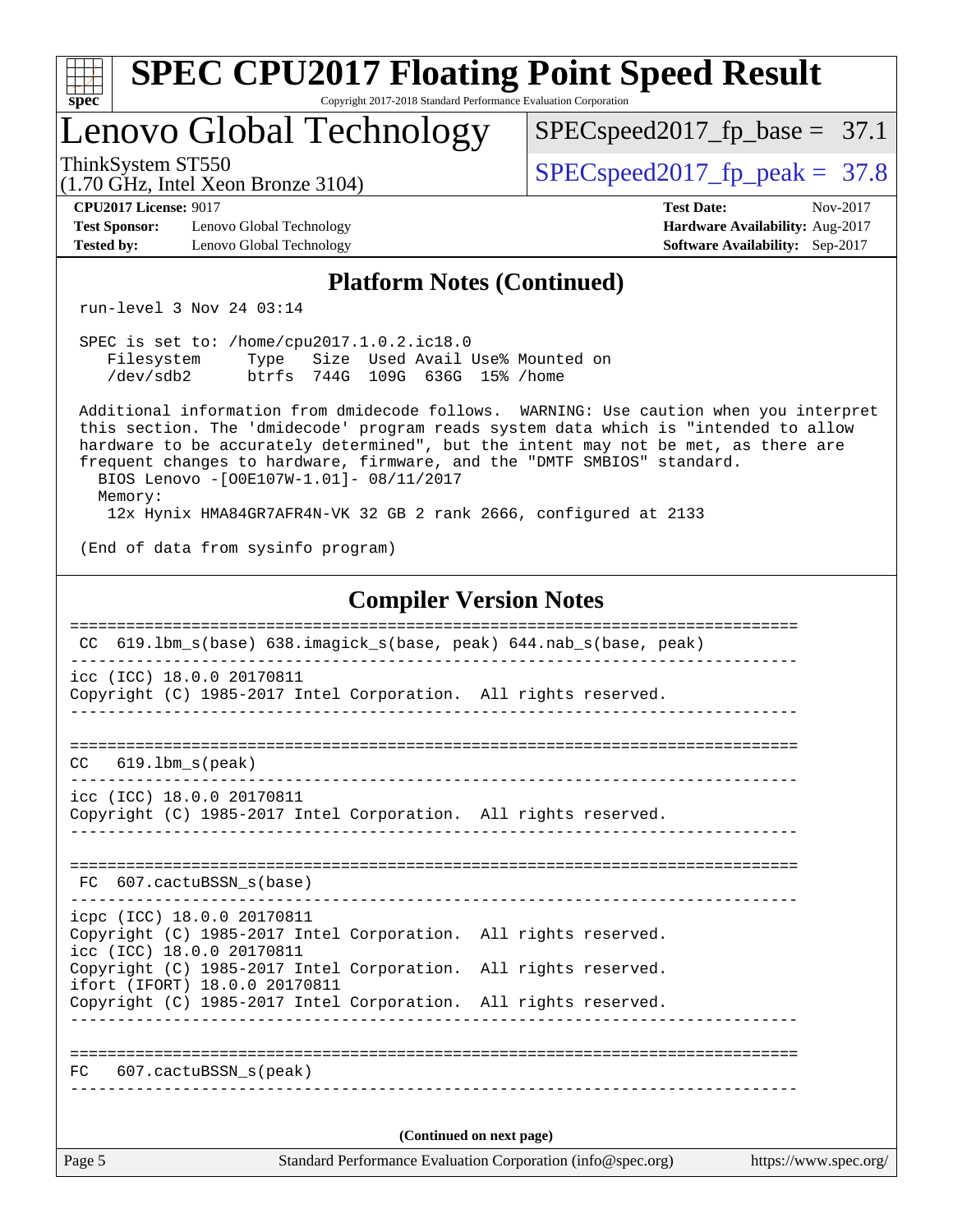| ×.<br>€<br>۰ |  |  |  |  |  |
|--------------|--|--|--|--|--|

# **[SPEC CPU2017 Floating Point Speed Result](http://www.spec.org/auto/cpu2017/Docs/result-fields.html#SPECCPU2017FloatingPointSpeedResult)**

Copyright 2017-2018 Standard Performance Evaluation Corporation

Lenovo Global Technology

 $SPEC speed2017_fp\_base = 37.1$ 

(1.70 GHz, Intel Xeon Bronze 3104)

ThinkSystem ST550<br>(1.70 GHz, Intel Year Bronze 3104) [SPECspeed2017\\_fp\\_peak =](http://www.spec.org/auto/cpu2017/Docs/result-fields.html#SPECspeed2017fppeak) 37.8

**[Test Sponsor:](http://www.spec.org/auto/cpu2017/Docs/result-fields.html#TestSponsor)** Lenovo Global Technology **[Hardware Availability:](http://www.spec.org/auto/cpu2017/Docs/result-fields.html#HardwareAvailability)** Aug-2017 **[Tested by:](http://www.spec.org/auto/cpu2017/Docs/result-fields.html#Testedby)** Lenovo Global Technology **[Software Availability:](http://www.spec.org/auto/cpu2017/Docs/result-fields.html#SoftwareAvailability)** Sep-2017

**[CPU2017 License:](http://www.spec.org/auto/cpu2017/Docs/result-fields.html#CPU2017License)** 9017 **[Test Date:](http://www.spec.org/auto/cpu2017/Docs/result-fields.html#TestDate)** Nov-2017

#### **[Compiler Version Notes \(Continued\)](http://www.spec.org/auto/cpu2017/Docs/result-fields.html#CompilerVersionNotes)**

| icpc (ICC) 18.0.0 20170811<br>Copyright (C) 1985-2017 Intel Corporation. All rights reserved.<br>icc (ICC) 18.0.0 20170811<br>Copyright (C) 1985-2017 Intel Corporation. All rights reserved.<br>ifort (IFORT) 18.0.0 20170811<br>Copyright (C) 1985-2017 Intel Corporation. All rights reserved. | $\frac{1}{2}$                       |  |
|---------------------------------------------------------------------------------------------------------------------------------------------------------------------------------------------------------------------------------------------------------------------------------------------------|-------------------------------------|--|
| FC 603.bwaves_s(base) 649.fotonik3d_s(base) 654.roms_s(base)                                                                                                                                                                                                                                      |                                     |  |
| ifort (IFORT) 18.0.0 20170811<br>Copyright (C) 1985-2017 Intel Corporation. All rights reserved.                                                                                                                                                                                                  | ___________________________________ |  |
| FC 603.bwaves_s(peak) 649.fotonik3d_s(peak) 654.roms_s(peak)                                                                                                                                                                                                                                      |                                     |  |
| ifort (IFORT) 18.0.0 20170811<br>Copyright (C) 1985-2017 Intel Corporation. All rights reserved.                                                                                                                                                                                                  | -----------------                   |  |
| $CC$ 621.wrf_s(base) 627.cam4_s(base, peak) 628.pop2_s(base)                                                                                                                                                                                                                                      |                                     |  |
| ifort (IFORT) 18.0.0 20170811<br>Copyright (C) 1985-2017 Intel Corporation. All rights reserved.<br>icc (ICC) 18.0.0 20170811                                                                                                                                                                     |                                     |  |
| Copyright (C) 1985-2017 Intel Corporation. All rights reserved.                                                                                                                                                                                                                                   |                                     |  |
| $CC$ 621.wrf_s(peak) 628.pop2_s(peak)                                                                                                                                                                                                                                                             |                                     |  |
| ifort (IFORT) 18.0.0 20170811<br>Copyright (C) 1985-2017 Intel Corporation. All rights reserved.<br>icc (ICC) 18.0.0 20170811<br>Copyright (C) 1985-2017 Intel Corporation. All rights reserved.                                                                                                  |                                     |  |
|                                                                                                                                                                                                                                                                                                   |                                     |  |

### **[Base Compiler Invocation](http://www.spec.org/auto/cpu2017/Docs/result-fields.html#BaseCompilerInvocation)**

[C benchmarks](http://www.spec.org/auto/cpu2017/Docs/result-fields.html#Cbenchmarks):

[icc](http://www.spec.org/cpu2017/results/res2017q4/cpu2017-20171128-01330.flags.html#user_CCbase_intel_icc_18.0_66fc1ee009f7361af1fbd72ca7dcefbb700085f36577c54f309893dd4ec40d12360134090235512931783d35fd58c0460139e722d5067c5574d8eaf2b3e37e92)

**(Continued on next page)**

Page 6 Standard Performance Evaluation Corporation [\(info@spec.org\)](mailto:info@spec.org) <https://www.spec.org/>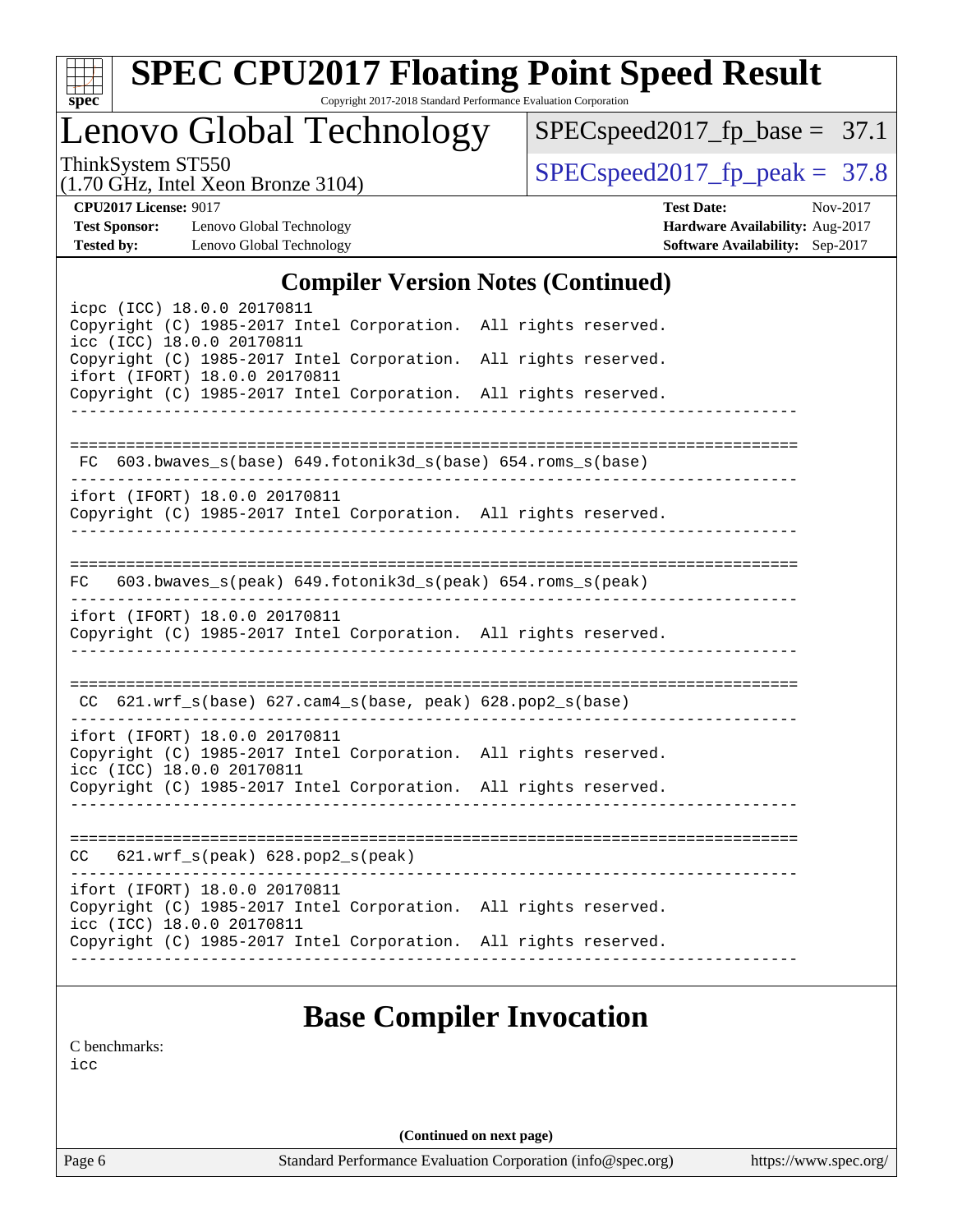

## Lenovo Global Technology

 $SPECspeed2017_fp\_base = 37.1$ 

(1.70 GHz, Intel Xeon Bronze 3104)

ThinkSystem ST550<br>(1.70 CHz, Intel Yoan Propea 3104) [SPECspeed2017\\_fp\\_peak =](http://www.spec.org/auto/cpu2017/Docs/result-fields.html#SPECspeed2017fppeak) 37.8

**[Test Sponsor:](http://www.spec.org/auto/cpu2017/Docs/result-fields.html#TestSponsor)** Lenovo Global Technology **[Hardware Availability:](http://www.spec.org/auto/cpu2017/Docs/result-fields.html#HardwareAvailability)** Aug-2017 **[Tested by:](http://www.spec.org/auto/cpu2017/Docs/result-fields.html#Testedby)** Lenovo Global Technology **[Software Availability:](http://www.spec.org/auto/cpu2017/Docs/result-fields.html#SoftwareAvailability)** Sep-2017

**[CPU2017 License:](http://www.spec.org/auto/cpu2017/Docs/result-fields.html#CPU2017License)** 9017 **[Test Date:](http://www.spec.org/auto/cpu2017/Docs/result-fields.html#TestDate)** Nov-2017

### **[Base Compiler Invocation \(Continued\)](http://www.spec.org/auto/cpu2017/Docs/result-fields.html#BaseCompilerInvocation)**

[Fortran benchmarks](http://www.spec.org/auto/cpu2017/Docs/result-fields.html#Fortranbenchmarks): [ifort](http://www.spec.org/cpu2017/results/res2017q4/cpu2017-20171128-01330.flags.html#user_FCbase_intel_ifort_18.0_8111460550e3ca792625aed983ce982f94888b8b503583aa7ba2b8303487b4d8a21a13e7191a45c5fd58ff318f48f9492884d4413fa793fd88dd292cad7027ca)

[Benchmarks using both Fortran and C](http://www.spec.org/auto/cpu2017/Docs/result-fields.html#BenchmarksusingbothFortranandC): [ifort](http://www.spec.org/cpu2017/results/res2017q4/cpu2017-20171128-01330.flags.html#user_CC_FCbase_intel_ifort_18.0_8111460550e3ca792625aed983ce982f94888b8b503583aa7ba2b8303487b4d8a21a13e7191a45c5fd58ff318f48f9492884d4413fa793fd88dd292cad7027ca) [icc](http://www.spec.org/cpu2017/results/res2017q4/cpu2017-20171128-01330.flags.html#user_CC_FCbase_intel_icc_18.0_66fc1ee009f7361af1fbd72ca7dcefbb700085f36577c54f309893dd4ec40d12360134090235512931783d35fd58c0460139e722d5067c5574d8eaf2b3e37e92)

[Benchmarks using Fortran, C, and C++:](http://www.spec.org/auto/cpu2017/Docs/result-fields.html#BenchmarksusingFortranCandCXX) [icpc](http://www.spec.org/cpu2017/results/res2017q4/cpu2017-20171128-01330.flags.html#user_CC_CXX_FCbase_intel_icpc_18.0_c510b6838c7f56d33e37e94d029a35b4a7bccf4766a728ee175e80a419847e808290a9b78be685c44ab727ea267ec2f070ec5dc83b407c0218cded6866a35d07) [icc](http://www.spec.org/cpu2017/results/res2017q4/cpu2017-20171128-01330.flags.html#user_CC_CXX_FCbase_intel_icc_18.0_66fc1ee009f7361af1fbd72ca7dcefbb700085f36577c54f309893dd4ec40d12360134090235512931783d35fd58c0460139e722d5067c5574d8eaf2b3e37e92) [ifort](http://www.spec.org/cpu2017/results/res2017q4/cpu2017-20171128-01330.flags.html#user_CC_CXX_FCbase_intel_ifort_18.0_8111460550e3ca792625aed983ce982f94888b8b503583aa7ba2b8303487b4d8a21a13e7191a45c5fd58ff318f48f9492884d4413fa793fd88dd292cad7027ca)

### **[Base Portability Flags](http://www.spec.org/auto/cpu2017/Docs/result-fields.html#BasePortabilityFlags)**

 603.bwaves\_s: [-DSPEC\\_LP64](http://www.spec.org/cpu2017/results/res2017q4/cpu2017-20171128-01330.flags.html#suite_basePORTABILITY603_bwaves_s_DSPEC_LP64) 607.cactuBSSN\_s: [-DSPEC\\_LP64](http://www.spec.org/cpu2017/results/res2017q4/cpu2017-20171128-01330.flags.html#suite_basePORTABILITY607_cactuBSSN_s_DSPEC_LP64) 619.lbm\_s: [-DSPEC\\_LP64](http://www.spec.org/cpu2017/results/res2017q4/cpu2017-20171128-01330.flags.html#suite_basePORTABILITY619_lbm_s_DSPEC_LP64) 621.wrf\_s: [-DSPEC\\_LP64](http://www.spec.org/cpu2017/results/res2017q4/cpu2017-20171128-01330.flags.html#suite_basePORTABILITY621_wrf_s_DSPEC_LP64) [-DSPEC\\_CASE\\_FLAG](http://www.spec.org/cpu2017/results/res2017q4/cpu2017-20171128-01330.flags.html#b621.wrf_s_baseCPORTABILITY_DSPEC_CASE_FLAG) [-convert big\\_endian](http://www.spec.org/cpu2017/results/res2017q4/cpu2017-20171128-01330.flags.html#user_baseFPORTABILITY621_wrf_s_convert_big_endian_c3194028bc08c63ac5d04de18c48ce6d347e4e562e8892b8bdbdc0214820426deb8554edfa529a3fb25a586e65a3d812c835984020483e7e73212c4d31a38223) 627.cam4\_s: [-DSPEC\\_LP64](http://www.spec.org/cpu2017/results/res2017q4/cpu2017-20171128-01330.flags.html#suite_basePORTABILITY627_cam4_s_DSPEC_LP64) [-DSPEC\\_CASE\\_FLAG](http://www.spec.org/cpu2017/results/res2017q4/cpu2017-20171128-01330.flags.html#b627.cam4_s_baseCPORTABILITY_DSPEC_CASE_FLAG) 628.pop2\_s: [-DSPEC\\_LP64](http://www.spec.org/cpu2017/results/res2017q4/cpu2017-20171128-01330.flags.html#suite_basePORTABILITY628_pop2_s_DSPEC_LP64) [-DSPEC\\_CASE\\_FLAG](http://www.spec.org/cpu2017/results/res2017q4/cpu2017-20171128-01330.flags.html#b628.pop2_s_baseCPORTABILITY_DSPEC_CASE_FLAG) [-convert big\\_endian](http://www.spec.org/cpu2017/results/res2017q4/cpu2017-20171128-01330.flags.html#user_baseFPORTABILITY628_pop2_s_convert_big_endian_c3194028bc08c63ac5d04de18c48ce6d347e4e562e8892b8bdbdc0214820426deb8554edfa529a3fb25a586e65a3d812c835984020483e7e73212c4d31a38223) [-assume byterecl](http://www.spec.org/cpu2017/results/res2017q4/cpu2017-20171128-01330.flags.html#user_baseFPORTABILITY628_pop2_s_assume_byterecl_7e47d18b9513cf18525430bbf0f2177aa9bf368bc7a059c09b2c06a34b53bd3447c950d3f8d6c70e3faf3a05c8557d66a5798b567902e8849adc142926523472) 638.imagick\_s: [-DSPEC\\_LP64](http://www.spec.org/cpu2017/results/res2017q4/cpu2017-20171128-01330.flags.html#suite_basePORTABILITY638_imagick_s_DSPEC_LP64) 644.nab\_s: [-DSPEC\\_LP64](http://www.spec.org/cpu2017/results/res2017q4/cpu2017-20171128-01330.flags.html#suite_basePORTABILITY644_nab_s_DSPEC_LP64) 649.fotonik3d\_s: [-DSPEC\\_LP64](http://www.spec.org/cpu2017/results/res2017q4/cpu2017-20171128-01330.flags.html#suite_basePORTABILITY649_fotonik3d_s_DSPEC_LP64) 654.roms\_s: [-DSPEC\\_LP64](http://www.spec.org/cpu2017/results/res2017q4/cpu2017-20171128-01330.flags.html#suite_basePORTABILITY654_roms_s_DSPEC_LP64)

### **[Base Optimization Flags](http://www.spec.org/auto/cpu2017/Docs/result-fields.html#BaseOptimizationFlags)**

[C benchmarks](http://www.spec.org/auto/cpu2017/Docs/result-fields.html#Cbenchmarks): [-xCORE-AVX2](http://www.spec.org/cpu2017/results/res2017q4/cpu2017-20171128-01330.flags.html#user_CCbase_f-xCORE-AVX2) [-ipo](http://www.spec.org/cpu2017/results/res2017q4/cpu2017-20171128-01330.flags.html#user_CCbase_f-ipo) [-O3](http://www.spec.org/cpu2017/results/res2017q4/cpu2017-20171128-01330.flags.html#user_CCbase_f-O3) [-no-prec-div](http://www.spec.org/cpu2017/results/res2017q4/cpu2017-20171128-01330.flags.html#user_CCbase_f-no-prec-div) [-qopt-prefetch](http://www.spec.org/cpu2017/results/res2017q4/cpu2017-20171128-01330.flags.html#user_CCbase_f-qopt-prefetch) [-ffinite-math-only](http://www.spec.org/cpu2017/results/res2017q4/cpu2017-20171128-01330.flags.html#user_CCbase_f_finite_math_only_cb91587bd2077682c4b38af759c288ed7c732db004271a9512da14a4f8007909a5f1427ecbf1a0fb78ff2a814402c6114ac565ca162485bbcae155b5e4258871) [-qopt-mem-layout-trans=3](http://www.spec.org/cpu2017/results/res2017q4/cpu2017-20171128-01330.flags.html#user_CCbase_f-qopt-mem-layout-trans_de80db37974c74b1f0e20d883f0b675c88c3b01e9d123adea9b28688d64333345fb62bc4a798493513fdb68f60282f9a726aa07f478b2f7113531aecce732043) [-qopenmp](http://www.spec.org/cpu2017/results/res2017q4/cpu2017-20171128-01330.flags.html#user_CCbase_qopenmp_16be0c44f24f464004c6784a7acb94aca937f053568ce72f94b139a11c7c168634a55f6653758ddd83bcf7b8463e8028bb0b48b77bcddc6b78d5d95bb1df2967) [-DSPEC\\_OPENMP](http://www.spec.org/cpu2017/results/res2017q4/cpu2017-20171128-01330.flags.html#suite_CCbase_DSPEC_OPENMP)

[Fortran benchmarks](http://www.spec.org/auto/cpu2017/Docs/result-fields.html#Fortranbenchmarks):

[-DSPEC\\_OPENMP](http://www.spec.org/cpu2017/results/res2017q4/cpu2017-20171128-01330.flags.html#suite_FCbase_DSPEC_OPENMP) [-xCORE-AVX2](http://www.spec.org/cpu2017/results/res2017q4/cpu2017-20171128-01330.flags.html#user_FCbase_f-xCORE-AVX2) [-ipo](http://www.spec.org/cpu2017/results/res2017q4/cpu2017-20171128-01330.flags.html#user_FCbase_f-ipo) [-O3](http://www.spec.org/cpu2017/results/res2017q4/cpu2017-20171128-01330.flags.html#user_FCbase_f-O3) [-no-prec-div](http://www.spec.org/cpu2017/results/res2017q4/cpu2017-20171128-01330.flags.html#user_FCbase_f-no-prec-div) [-qopt-prefetch](http://www.spec.org/cpu2017/results/res2017q4/cpu2017-20171128-01330.flags.html#user_FCbase_f-qopt-prefetch) [-ffinite-math-only](http://www.spec.org/cpu2017/results/res2017q4/cpu2017-20171128-01330.flags.html#user_FCbase_f_finite_math_only_cb91587bd2077682c4b38af759c288ed7c732db004271a9512da14a4f8007909a5f1427ecbf1a0fb78ff2a814402c6114ac565ca162485bbcae155b5e4258871) [-qopt-mem-layout-trans=3](http://www.spec.org/cpu2017/results/res2017q4/cpu2017-20171128-01330.flags.html#user_FCbase_f-qopt-mem-layout-trans_de80db37974c74b1f0e20d883f0b675c88c3b01e9d123adea9b28688d64333345fb62bc4a798493513fdb68f60282f9a726aa07f478b2f7113531aecce732043) [-qopenmp](http://www.spec.org/cpu2017/results/res2017q4/cpu2017-20171128-01330.flags.html#user_FCbase_qopenmp_16be0c44f24f464004c6784a7acb94aca937f053568ce72f94b139a11c7c168634a55f6653758ddd83bcf7b8463e8028bb0b48b77bcddc6b78d5d95bb1df2967) [-nostandard-realloc-lhs](http://www.spec.org/cpu2017/results/res2017q4/cpu2017-20171128-01330.flags.html#user_FCbase_f_2003_std_realloc_82b4557e90729c0f113870c07e44d33d6f5a304b4f63d4c15d2d0f1fab99f5daaed73bdb9275d9ae411527f28b936061aa8b9c8f2d63842963b95c9dd6426b8a) [-align array32byte](http://www.spec.org/cpu2017/results/res2017q4/cpu2017-20171128-01330.flags.html#user_FCbase_align_array32byte_b982fe038af199962ba9a80c053b8342c548c85b40b8e86eb3cc33dee0d7986a4af373ac2d51c3f7cf710a18d62fdce2948f201cd044323541f22fc0fffc51b6)

[Benchmarks using both Fortran and C](http://www.spec.org/auto/cpu2017/Docs/result-fields.html#BenchmarksusingbothFortranandC):

[-xCORE-AVX2](http://www.spec.org/cpu2017/results/res2017q4/cpu2017-20171128-01330.flags.html#user_CC_FCbase_f-xCORE-AVX2) [-ipo](http://www.spec.org/cpu2017/results/res2017q4/cpu2017-20171128-01330.flags.html#user_CC_FCbase_f-ipo) [-O3](http://www.spec.org/cpu2017/results/res2017q4/cpu2017-20171128-01330.flags.html#user_CC_FCbase_f-O3) [-no-prec-div](http://www.spec.org/cpu2017/results/res2017q4/cpu2017-20171128-01330.flags.html#user_CC_FCbase_f-no-prec-div) [-qopt-prefetch](http://www.spec.org/cpu2017/results/res2017q4/cpu2017-20171128-01330.flags.html#user_CC_FCbase_f-qopt-prefetch) [-ffinite-math-only](http://www.spec.org/cpu2017/results/res2017q4/cpu2017-20171128-01330.flags.html#user_CC_FCbase_f_finite_math_only_cb91587bd2077682c4b38af759c288ed7c732db004271a9512da14a4f8007909a5f1427ecbf1a0fb78ff2a814402c6114ac565ca162485bbcae155b5e4258871) [-qopt-mem-layout-trans=3](http://www.spec.org/cpu2017/results/res2017q4/cpu2017-20171128-01330.flags.html#user_CC_FCbase_f-qopt-mem-layout-trans_de80db37974c74b1f0e20d883f0b675c88c3b01e9d123adea9b28688d64333345fb62bc4a798493513fdb68f60282f9a726aa07f478b2f7113531aecce732043) [-qopenmp](http://www.spec.org/cpu2017/results/res2017q4/cpu2017-20171128-01330.flags.html#user_CC_FCbase_qopenmp_16be0c44f24f464004c6784a7acb94aca937f053568ce72f94b139a11c7c168634a55f6653758ddd83bcf7b8463e8028bb0b48b77bcddc6b78d5d95bb1df2967) [-DSPEC\\_OPENMP](http://www.spec.org/cpu2017/results/res2017q4/cpu2017-20171128-01330.flags.html#suite_CC_FCbase_DSPEC_OPENMP) [-nostandard-realloc-lhs](http://www.spec.org/cpu2017/results/res2017q4/cpu2017-20171128-01330.flags.html#user_CC_FCbase_f_2003_std_realloc_82b4557e90729c0f113870c07e44d33d6f5a304b4f63d4c15d2d0f1fab99f5daaed73bdb9275d9ae411527f28b936061aa8b9c8f2d63842963b95c9dd6426b8a) [-align array32byte](http://www.spec.org/cpu2017/results/res2017q4/cpu2017-20171128-01330.flags.html#user_CC_FCbase_align_array32byte_b982fe038af199962ba9a80c053b8342c548c85b40b8e86eb3cc33dee0d7986a4af373ac2d51c3f7cf710a18d62fdce2948f201cd044323541f22fc0fffc51b6)

[Benchmarks using Fortran, C, and C++:](http://www.spec.org/auto/cpu2017/Docs/result-fields.html#BenchmarksusingFortranCandCXX)

```
-xCORE-AVX2 -ipo -O3 -no-prec-div -qopt-prefetch -ffinite-math-only
-qopt-mem-layout-trans=3 -qopenmp -DSPEC_OPENMP
```
**(Continued on next page)**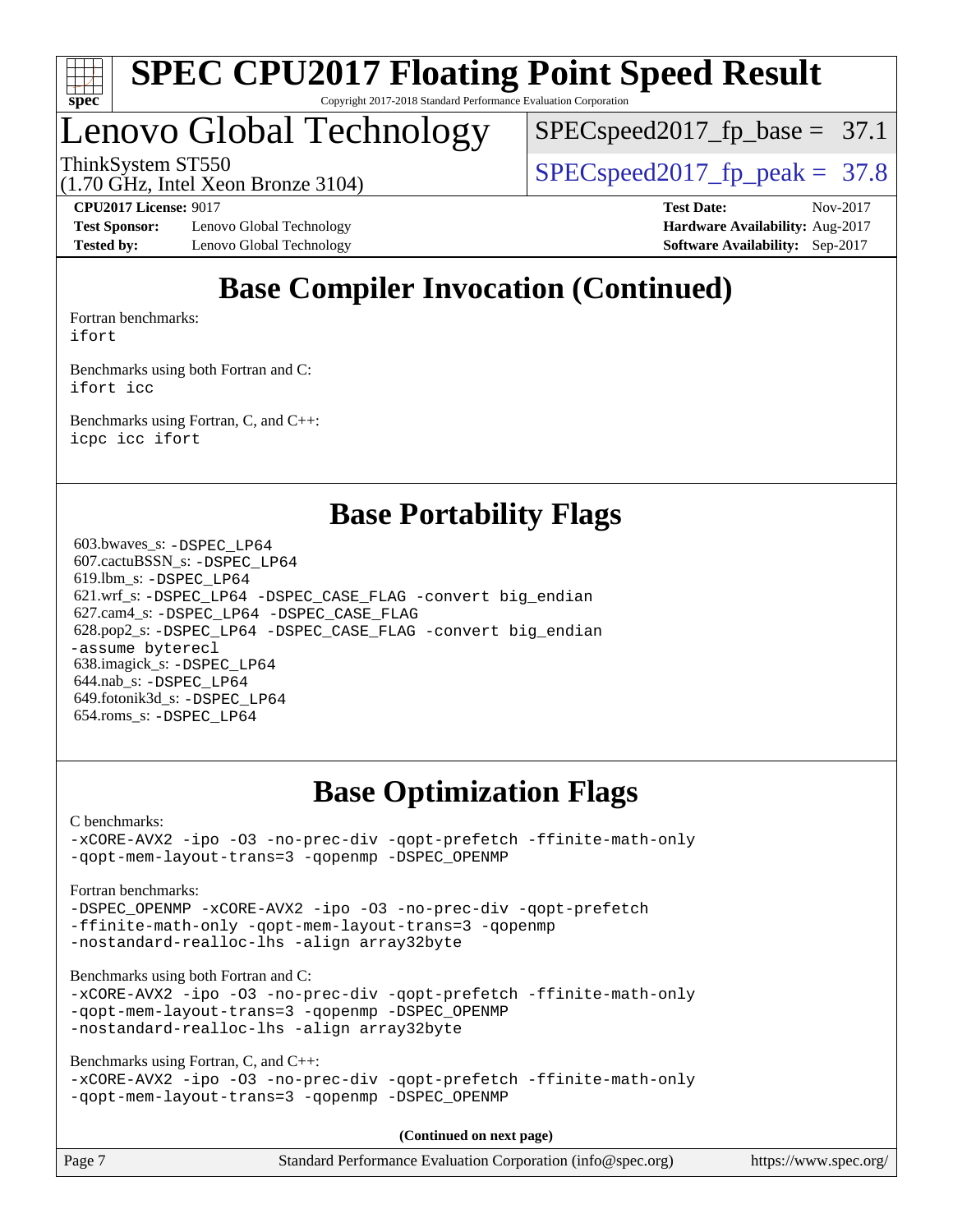

## Lenovo Global Technology

[SPECspeed2017\\_fp\\_base =](http://www.spec.org/auto/cpu2017/Docs/result-fields.html#SPECspeed2017fpbase) 37.1

(1.70 GHz, Intel Xeon Bronze 3104)

ThinkSystem ST550  $SPEC speed2017$   $fp$   $peak = 37.8$ 

**[Test Sponsor:](http://www.spec.org/auto/cpu2017/Docs/result-fields.html#TestSponsor)** Lenovo Global Technology **[Hardware Availability:](http://www.spec.org/auto/cpu2017/Docs/result-fields.html#HardwareAvailability)** Aug-2017 **[Tested by:](http://www.spec.org/auto/cpu2017/Docs/result-fields.html#Testedby)** Lenovo Global Technology **[Software Availability:](http://www.spec.org/auto/cpu2017/Docs/result-fields.html#SoftwareAvailability)** Sep-2017

**[CPU2017 License:](http://www.spec.org/auto/cpu2017/Docs/result-fields.html#CPU2017License)** 9017 **[Test Date:](http://www.spec.org/auto/cpu2017/Docs/result-fields.html#TestDate)** Nov-2017

### **[Base Optimization Flags \(Continued\)](http://www.spec.org/auto/cpu2017/Docs/result-fields.html#BaseOptimizationFlags)**

[Benchmarks using Fortran, C, and C++](http://www.spec.org/auto/cpu2017/Docs/result-fields.html#BenchmarksusingFortranCandCXX) (continued): [-nostandard-realloc-lhs](http://www.spec.org/cpu2017/results/res2017q4/cpu2017-20171128-01330.flags.html#user_CC_CXX_FCbase_f_2003_std_realloc_82b4557e90729c0f113870c07e44d33d6f5a304b4f63d4c15d2d0f1fab99f5daaed73bdb9275d9ae411527f28b936061aa8b9c8f2d63842963b95c9dd6426b8a) [-align array32byte](http://www.spec.org/cpu2017/results/res2017q4/cpu2017-20171128-01330.flags.html#user_CC_CXX_FCbase_align_array32byte_b982fe038af199962ba9a80c053b8342c548c85b40b8e86eb3cc33dee0d7986a4af373ac2d51c3f7cf710a18d62fdce2948f201cd044323541f22fc0fffc51b6)

### **[Base Other Flags](http://www.spec.org/auto/cpu2017/Docs/result-fields.html#BaseOtherFlags)**

[C benchmarks](http://www.spec.org/auto/cpu2017/Docs/result-fields.html#Cbenchmarks):  $-m64 - std= c11$  $-m64 - std= c11$ 

[Fortran benchmarks](http://www.spec.org/auto/cpu2017/Docs/result-fields.html#Fortranbenchmarks): [-m64](http://www.spec.org/cpu2017/results/res2017q4/cpu2017-20171128-01330.flags.html#user_FCbase_intel_intel64_18.0_af43caccfc8ded86e7699f2159af6efc7655f51387b94da716254467f3c01020a5059329e2569e4053f409e7c9202a7efc638f7a6d1ffb3f52dea4a3e31d82ab)

[Benchmarks using both Fortran and C](http://www.spec.org/auto/cpu2017/Docs/result-fields.html#BenchmarksusingbothFortranandC):  $-m64 - std = c11$  $-m64 - std = c11$ 

[Benchmarks using Fortran, C, and C++:](http://www.spec.org/auto/cpu2017/Docs/result-fields.html#BenchmarksusingFortranCandCXX)  $-m64 - std = c11$  $-m64 - std = c11$ 

### **[Peak Compiler Invocation](http://www.spec.org/auto/cpu2017/Docs/result-fields.html#PeakCompilerInvocation)**

[C benchmarks](http://www.spec.org/auto/cpu2017/Docs/result-fields.html#Cbenchmarks): [icc](http://www.spec.org/cpu2017/results/res2017q4/cpu2017-20171128-01330.flags.html#user_CCpeak_intel_icc_18.0_66fc1ee009f7361af1fbd72ca7dcefbb700085f36577c54f309893dd4ec40d12360134090235512931783d35fd58c0460139e722d5067c5574d8eaf2b3e37e92)

[Fortran benchmarks](http://www.spec.org/auto/cpu2017/Docs/result-fields.html#Fortranbenchmarks): [ifort](http://www.spec.org/cpu2017/results/res2017q4/cpu2017-20171128-01330.flags.html#user_FCpeak_intel_ifort_18.0_8111460550e3ca792625aed983ce982f94888b8b503583aa7ba2b8303487b4d8a21a13e7191a45c5fd58ff318f48f9492884d4413fa793fd88dd292cad7027ca)

[Benchmarks using both Fortran and C](http://www.spec.org/auto/cpu2017/Docs/result-fields.html#BenchmarksusingbothFortranandC): [ifort](http://www.spec.org/cpu2017/results/res2017q4/cpu2017-20171128-01330.flags.html#user_CC_FCpeak_intel_ifort_18.0_8111460550e3ca792625aed983ce982f94888b8b503583aa7ba2b8303487b4d8a21a13e7191a45c5fd58ff318f48f9492884d4413fa793fd88dd292cad7027ca) [icc](http://www.spec.org/cpu2017/results/res2017q4/cpu2017-20171128-01330.flags.html#user_CC_FCpeak_intel_icc_18.0_66fc1ee009f7361af1fbd72ca7dcefbb700085f36577c54f309893dd4ec40d12360134090235512931783d35fd58c0460139e722d5067c5574d8eaf2b3e37e92)

[Benchmarks using Fortran, C, and C++:](http://www.spec.org/auto/cpu2017/Docs/result-fields.html#BenchmarksusingFortranCandCXX) [icpc](http://www.spec.org/cpu2017/results/res2017q4/cpu2017-20171128-01330.flags.html#user_CC_CXX_FCpeak_intel_icpc_18.0_c510b6838c7f56d33e37e94d029a35b4a7bccf4766a728ee175e80a419847e808290a9b78be685c44ab727ea267ec2f070ec5dc83b407c0218cded6866a35d07) [icc](http://www.spec.org/cpu2017/results/res2017q4/cpu2017-20171128-01330.flags.html#user_CC_CXX_FCpeak_intel_icc_18.0_66fc1ee009f7361af1fbd72ca7dcefbb700085f36577c54f309893dd4ec40d12360134090235512931783d35fd58c0460139e722d5067c5574d8eaf2b3e37e92) [ifort](http://www.spec.org/cpu2017/results/res2017q4/cpu2017-20171128-01330.flags.html#user_CC_CXX_FCpeak_intel_ifort_18.0_8111460550e3ca792625aed983ce982f94888b8b503583aa7ba2b8303487b4d8a21a13e7191a45c5fd58ff318f48f9492884d4413fa793fd88dd292cad7027ca)

### **[Peak Portability Flags](http://www.spec.org/auto/cpu2017/Docs/result-fields.html#PeakPortabilityFlags)**

Same as Base Portability Flags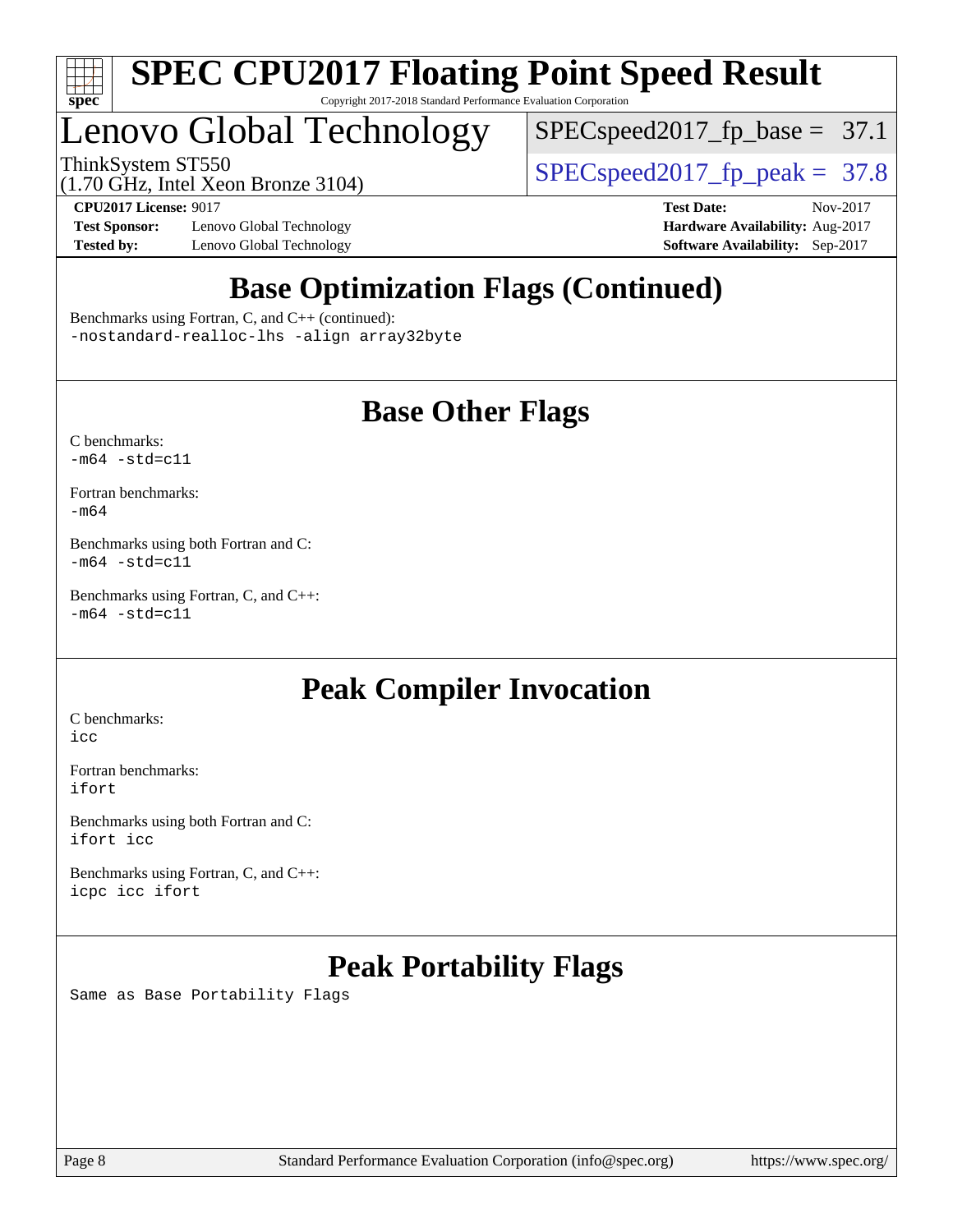

### Lenovo Global Technology

 $SPECspeed2017_fp\_base = 37.1$ 

(1.70 GHz, Intel Xeon Bronze 3104)

ThinkSystem ST550  $SPEC speed2017$  fp\_peak = 37.8

**[Test Sponsor:](http://www.spec.org/auto/cpu2017/Docs/result-fields.html#TestSponsor)** Lenovo Global Technology **[Hardware Availability:](http://www.spec.org/auto/cpu2017/Docs/result-fields.html#HardwareAvailability)** Aug-2017 **[Tested by:](http://www.spec.org/auto/cpu2017/Docs/result-fields.html#Testedby)** Lenovo Global Technology **[Software Availability:](http://www.spec.org/auto/cpu2017/Docs/result-fields.html#SoftwareAvailability)** Sep-2017

**[CPU2017 License:](http://www.spec.org/auto/cpu2017/Docs/result-fields.html#CPU2017License)** 9017 **[Test Date:](http://www.spec.org/auto/cpu2017/Docs/result-fields.html#TestDate)** Nov-2017

### **[Peak Optimization Flags](http://www.spec.org/auto/cpu2017/Docs/result-fields.html#PeakOptimizationFlags)**

[C benchmarks](http://www.spec.org/auto/cpu2017/Docs/result-fields.html#Cbenchmarks):

 619.lbm\_s: [-prof-gen](http://www.spec.org/cpu2017/results/res2017q4/cpu2017-20171128-01330.flags.html#user_peakPASS1_CFLAGSPASS1_LDFLAGS619_lbm_s_prof_gen_5aa4926d6013ddb2a31985c654b3eb18169fc0c6952a63635c234f711e6e63dd76e94ad52365559451ec499a2cdb89e4dc58ba4c67ef54ca681ffbe1461d6b36)(pass 1) [-prof-use](http://www.spec.org/cpu2017/results/res2017q4/cpu2017-20171128-01330.flags.html#user_peakPASS2_CFLAGSPASS2_LDFLAGS619_lbm_s_prof_use_1a21ceae95f36a2b53c25747139a6c16ca95bd9def2a207b4f0849963b97e94f5260e30a0c64f4bb623698870e679ca08317ef8150905d41bd88c6f78df73f19)(pass 2) [-O2](http://www.spec.org/cpu2017/results/res2017q4/cpu2017-20171128-01330.flags.html#user_peakPASS1_COPTIMIZE619_lbm_s_f-O2) [-xCORE-AVX2](http://www.spec.org/cpu2017/results/res2017q4/cpu2017-20171128-01330.flags.html#user_peakPASS2_COPTIMIZE619_lbm_s_f-xCORE-AVX2) [-qopt-prefetch](http://www.spec.org/cpu2017/results/res2017q4/cpu2017-20171128-01330.flags.html#user_peakPASS1_COPTIMIZEPASS2_COPTIMIZE619_lbm_s_f-qopt-prefetch) [-ipo](http://www.spec.org/cpu2017/results/res2017q4/cpu2017-20171128-01330.flags.html#user_peakPASS2_COPTIMIZE619_lbm_s_f-ipo) [-O3](http://www.spec.org/cpu2017/results/res2017q4/cpu2017-20171128-01330.flags.html#user_peakPASS2_COPTIMIZE619_lbm_s_f-O3) [-ffinite-math-only](http://www.spec.org/cpu2017/results/res2017q4/cpu2017-20171128-01330.flags.html#user_peakPASS1_COPTIMIZEPASS2_COPTIMIZE619_lbm_s_f_finite_math_only_cb91587bd2077682c4b38af759c288ed7c732db004271a9512da14a4f8007909a5f1427ecbf1a0fb78ff2a814402c6114ac565ca162485bbcae155b5e4258871) [-no-prec-div](http://www.spec.org/cpu2017/results/res2017q4/cpu2017-20171128-01330.flags.html#user_peakPASS2_COPTIMIZE619_lbm_s_f-no-prec-div) [-qopt-mem-layout-trans=3](http://www.spec.org/cpu2017/results/res2017q4/cpu2017-20171128-01330.flags.html#user_peakPASS1_COPTIMIZEPASS2_COPTIMIZE619_lbm_s_f-qopt-mem-layout-trans_de80db37974c74b1f0e20d883f0b675c88c3b01e9d123adea9b28688d64333345fb62bc4a798493513fdb68f60282f9a726aa07f478b2f7113531aecce732043) [-DSPEC\\_SUPPRESS\\_OPENMP](http://www.spec.org/cpu2017/results/res2017q4/cpu2017-20171128-01330.flags.html#suite_peakPASS1_COPTIMIZE619_lbm_s_DSPEC_SUPPRESS_OPENMP) [-qopenmp](http://www.spec.org/cpu2017/results/res2017q4/cpu2017-20171128-01330.flags.html#user_peakPASS2_COPTIMIZE619_lbm_s_qopenmp_16be0c44f24f464004c6784a7acb94aca937f053568ce72f94b139a11c7c168634a55f6653758ddd83bcf7b8463e8028bb0b48b77bcddc6b78d5d95bb1df2967) [-DSPEC\\_OPENMP](http://www.spec.org/cpu2017/results/res2017q4/cpu2017-20171128-01330.flags.html#suite_peakPASS2_COPTIMIZE619_lbm_s_DSPEC_OPENMP) 638.imagick\_s: [-xCORE-AVX2](http://www.spec.org/cpu2017/results/res2017q4/cpu2017-20171128-01330.flags.html#user_peakCOPTIMIZE638_imagick_s_f-xCORE-AVX2) [-ipo](http://www.spec.org/cpu2017/results/res2017q4/cpu2017-20171128-01330.flags.html#user_peakCOPTIMIZE638_imagick_s_f-ipo) [-O3](http://www.spec.org/cpu2017/results/res2017q4/cpu2017-20171128-01330.flags.html#user_peakCOPTIMIZE638_imagick_s_f-O3) [-no-prec-div](http://www.spec.org/cpu2017/results/res2017q4/cpu2017-20171128-01330.flags.html#user_peakCOPTIMIZE638_imagick_s_f-no-prec-div) [-qopt-prefetch](http://www.spec.org/cpu2017/results/res2017q4/cpu2017-20171128-01330.flags.html#user_peakCOPTIMIZE638_imagick_s_f-qopt-prefetch) [-ffinite-math-only](http://www.spec.org/cpu2017/results/res2017q4/cpu2017-20171128-01330.flags.html#user_peakCOPTIMIZE638_imagick_s_f_finite_math_only_cb91587bd2077682c4b38af759c288ed7c732db004271a9512da14a4f8007909a5f1427ecbf1a0fb78ff2a814402c6114ac565ca162485bbcae155b5e4258871) [-qopt-mem-layout-trans=3](http://www.spec.org/cpu2017/results/res2017q4/cpu2017-20171128-01330.flags.html#user_peakCOPTIMIZE638_imagick_s_f-qopt-mem-layout-trans_de80db37974c74b1f0e20d883f0b675c88c3b01e9d123adea9b28688d64333345fb62bc4a798493513fdb68f60282f9a726aa07f478b2f7113531aecce732043) [-qopenmp](http://www.spec.org/cpu2017/results/res2017q4/cpu2017-20171128-01330.flags.html#user_peakCOPTIMIZE638_imagick_s_qopenmp_16be0c44f24f464004c6784a7acb94aca937f053568ce72f94b139a11c7c168634a55f6653758ddd83bcf7b8463e8028bb0b48b77bcddc6b78d5d95bb1df2967) [-DSPEC\\_OPENMP](http://www.spec.org/cpu2017/results/res2017q4/cpu2017-20171128-01330.flags.html#suite_peakCOPTIMIZE638_imagick_s_DSPEC_OPENMP) 644.nab\_s: Same as 638.imagick\_s [Fortran benchmarks](http://www.spec.org/auto/cpu2017/Docs/result-fields.html#Fortranbenchmarks): [-prof-gen](http://www.spec.org/cpu2017/results/res2017q4/cpu2017-20171128-01330.flags.html#user_FCpeak_prof_gen_5aa4926d6013ddb2a31985c654b3eb18169fc0c6952a63635c234f711e6e63dd76e94ad52365559451ec499a2cdb89e4dc58ba4c67ef54ca681ffbe1461d6b36)(pass 1) [-prof-use](http://www.spec.org/cpu2017/results/res2017q4/cpu2017-20171128-01330.flags.html#user_FCpeak_prof_use_1a21ceae95f36a2b53c25747139a6c16ca95bd9def2a207b4f0849963b97e94f5260e30a0c64f4bb623698870e679ca08317ef8150905d41bd88c6f78df73f19)(pass 2) [-DSPEC\\_SUPPRESS\\_OPENMP](http://www.spec.org/cpu2017/results/res2017q4/cpu2017-20171128-01330.flags.html#suite_FCpeak_DSPEC_SUPPRESS_OPENMP) [-DSPEC\\_OPENMP](http://www.spec.org/cpu2017/results/res2017q4/cpu2017-20171128-01330.flags.html#suite_FCpeak_DSPEC_OPENMP) [-O2](http://www.spec.org/cpu2017/results/res2017q4/cpu2017-20171128-01330.flags.html#user_FCpeak_f-O2) [-xCORE-AVX2](http://www.spec.org/cpu2017/results/res2017q4/cpu2017-20171128-01330.flags.html#user_FCpeak_f-xCORE-AVX2) [-qopt-prefetch](http://www.spec.org/cpu2017/results/res2017q4/cpu2017-20171128-01330.flags.html#user_FCpeak_f-qopt-prefetch) [-ipo](http://www.spec.org/cpu2017/results/res2017q4/cpu2017-20171128-01330.flags.html#user_FCpeak_f-ipo) [-O3](http://www.spec.org/cpu2017/results/res2017q4/cpu2017-20171128-01330.flags.html#user_FCpeak_f-O3) [-ffinite-math-only](http://www.spec.org/cpu2017/results/res2017q4/cpu2017-20171128-01330.flags.html#user_FCpeak_f_finite_math_only_cb91587bd2077682c4b38af759c288ed7c732db004271a9512da14a4f8007909a5f1427ecbf1a0fb78ff2a814402c6114ac565ca162485bbcae155b5e4258871) [-no-prec-div](http://www.spec.org/cpu2017/results/res2017q4/cpu2017-20171128-01330.flags.html#user_FCpeak_f-no-prec-div) [-qopt-mem-layout-trans=3](http://www.spec.org/cpu2017/results/res2017q4/cpu2017-20171128-01330.flags.html#user_FCpeak_f-qopt-mem-layout-trans_de80db37974c74b1f0e20d883f0b675c88c3b01e9d123adea9b28688d64333345fb62bc4a798493513fdb68f60282f9a726aa07f478b2f7113531aecce732043) [-qopenmp](http://www.spec.org/cpu2017/results/res2017q4/cpu2017-20171128-01330.flags.html#user_FCpeak_qopenmp_16be0c44f24f464004c6784a7acb94aca937f053568ce72f94b139a11c7c168634a55f6653758ddd83bcf7b8463e8028bb0b48b77bcddc6b78d5d95bb1df2967) [-nostandard-realloc-lhs](http://www.spec.org/cpu2017/results/res2017q4/cpu2017-20171128-01330.flags.html#user_FCpeak_f_2003_std_realloc_82b4557e90729c0f113870c07e44d33d6f5a304b4f63d4c15d2d0f1fab99f5daaed73bdb9275d9ae411527f28b936061aa8b9c8f2d63842963b95c9dd6426b8a) [-align array32byte](http://www.spec.org/cpu2017/results/res2017q4/cpu2017-20171128-01330.flags.html#user_FCpeak_align_array32byte_b982fe038af199962ba9a80c053b8342c548c85b40b8e86eb3cc33dee0d7986a4af373ac2d51c3f7cf710a18d62fdce2948f201cd044323541f22fc0fffc51b6) [Benchmarks using both Fortran and C](http://www.spec.org/auto/cpu2017/Docs/result-fields.html#BenchmarksusingbothFortranandC): 621.wrf\_s: [-prof-gen](http://www.spec.org/cpu2017/results/res2017q4/cpu2017-20171128-01330.flags.html#user_peakPASS1_CFLAGSPASS1_FFLAGSPASS1_LDFLAGS621_wrf_s_prof_gen_5aa4926d6013ddb2a31985c654b3eb18169fc0c6952a63635c234f711e6e63dd76e94ad52365559451ec499a2cdb89e4dc58ba4c67ef54ca681ffbe1461d6b36)(pass 1) [-prof-use](http://www.spec.org/cpu2017/results/res2017q4/cpu2017-20171128-01330.flags.html#user_peakPASS2_CFLAGSPASS2_FFLAGSPASS2_LDFLAGS621_wrf_s_prof_use_1a21ceae95f36a2b53c25747139a6c16ca95bd9def2a207b4f0849963b97e94f5260e30a0c64f4bb623698870e679ca08317ef8150905d41bd88c6f78df73f19)(pass 2) [-O2](http://www.spec.org/cpu2017/results/res2017q4/cpu2017-20171128-01330.flags.html#user_peakPASS1_COPTIMIZEPASS1_FOPTIMIZE621_wrf_s_f-O2) [-xCORE-AVX2](http://www.spec.org/cpu2017/results/res2017q4/cpu2017-20171128-01330.flags.html#user_peakPASS2_COPTIMIZEPASS2_FOPTIMIZE621_wrf_s_f-xCORE-AVX2) [-qopt-prefetch](http://www.spec.org/cpu2017/results/res2017q4/cpu2017-20171128-01330.flags.html#user_peakPASS1_COPTIMIZEPASS1_FOPTIMIZEPASS2_COPTIMIZEPASS2_FOPTIMIZE621_wrf_s_f-qopt-prefetch) [-ipo](http://www.spec.org/cpu2017/results/res2017q4/cpu2017-20171128-01330.flags.html#user_peakPASS2_COPTIMIZEPASS2_FOPTIMIZE621_wrf_s_f-ipo) [-O3](http://www.spec.org/cpu2017/results/res2017q4/cpu2017-20171128-01330.flags.html#user_peakPASS2_COPTIMIZEPASS2_FOPTIMIZE621_wrf_s_f-O3) [-ffinite-math-only](http://www.spec.org/cpu2017/results/res2017q4/cpu2017-20171128-01330.flags.html#user_peakPASS1_COPTIMIZEPASS1_FOPTIMIZEPASS2_COPTIMIZEPASS2_FOPTIMIZE621_wrf_s_f_finite_math_only_cb91587bd2077682c4b38af759c288ed7c732db004271a9512da14a4f8007909a5f1427ecbf1a0fb78ff2a814402c6114ac565ca162485bbcae155b5e4258871) [-no-prec-div](http://www.spec.org/cpu2017/results/res2017q4/cpu2017-20171128-01330.flags.html#user_peakPASS2_COPTIMIZEPASS2_FOPTIMIZE621_wrf_s_f-no-prec-div) [-qopt-mem-layout-trans=3](http://www.spec.org/cpu2017/results/res2017q4/cpu2017-20171128-01330.flags.html#user_peakPASS1_COPTIMIZEPASS1_FOPTIMIZEPASS2_COPTIMIZEPASS2_FOPTIMIZE621_wrf_s_f-qopt-mem-layout-trans_de80db37974c74b1f0e20d883f0b675c88c3b01e9d123adea9b28688d64333345fb62bc4a798493513fdb68f60282f9a726aa07f478b2f7113531aecce732043) [-DSPEC\\_SUPPRESS\\_OPENMP](http://www.spec.org/cpu2017/results/res2017q4/cpu2017-20171128-01330.flags.html#suite_peakPASS1_COPTIMIZEPASS1_FOPTIMIZE621_wrf_s_DSPEC_SUPPRESS_OPENMP) [-qopenmp](http://www.spec.org/cpu2017/results/res2017q4/cpu2017-20171128-01330.flags.html#user_peakPASS2_COPTIMIZEPASS2_FOPTIMIZE621_wrf_s_qopenmp_16be0c44f24f464004c6784a7acb94aca937f053568ce72f94b139a11c7c168634a55f6653758ddd83bcf7b8463e8028bb0b48b77bcddc6b78d5d95bb1df2967) [-DSPEC\\_OPENMP](http://www.spec.org/cpu2017/results/res2017q4/cpu2017-20171128-01330.flags.html#suite_peakPASS2_COPTIMIZEPASS2_FOPTIMIZE621_wrf_s_DSPEC_OPENMP) [-nostandard-realloc-lhs](http://www.spec.org/cpu2017/results/res2017q4/cpu2017-20171128-01330.flags.html#user_peakEXTRA_FOPTIMIZE621_wrf_s_f_2003_std_realloc_82b4557e90729c0f113870c07e44d33d6f5a304b4f63d4c15d2d0f1fab99f5daaed73bdb9275d9ae411527f28b936061aa8b9c8f2d63842963b95c9dd6426b8a) [-align array32byte](http://www.spec.org/cpu2017/results/res2017q4/cpu2017-20171128-01330.flags.html#user_peakEXTRA_FOPTIMIZE621_wrf_s_align_array32byte_b982fe038af199962ba9a80c053b8342c548c85b40b8e86eb3cc33dee0d7986a4af373ac2d51c3f7cf710a18d62fdce2948f201cd044323541f22fc0fffc51b6) 627.cam4\_s: [-xCORE-AVX2](http://www.spec.org/cpu2017/results/res2017q4/cpu2017-20171128-01330.flags.html#user_peakCOPTIMIZEFOPTIMIZE627_cam4_s_f-xCORE-AVX2) [-ipo](http://www.spec.org/cpu2017/results/res2017q4/cpu2017-20171128-01330.flags.html#user_peakCOPTIMIZEFOPTIMIZE627_cam4_s_f-ipo) [-O3](http://www.spec.org/cpu2017/results/res2017q4/cpu2017-20171128-01330.flags.html#user_peakCOPTIMIZEFOPTIMIZE627_cam4_s_f-O3) [-no-prec-div](http://www.spec.org/cpu2017/results/res2017q4/cpu2017-20171128-01330.flags.html#user_peakCOPTIMIZEFOPTIMIZE627_cam4_s_f-no-prec-div) [-qopt-prefetch](http://www.spec.org/cpu2017/results/res2017q4/cpu2017-20171128-01330.flags.html#user_peakCOPTIMIZEFOPTIMIZE627_cam4_s_f-qopt-prefetch) [-ffinite-math-only](http://www.spec.org/cpu2017/results/res2017q4/cpu2017-20171128-01330.flags.html#user_peakCOPTIMIZEFOPTIMIZE627_cam4_s_f_finite_math_only_cb91587bd2077682c4b38af759c288ed7c732db004271a9512da14a4f8007909a5f1427ecbf1a0fb78ff2a814402c6114ac565ca162485bbcae155b5e4258871) [-qopt-mem-layout-trans=3](http://www.spec.org/cpu2017/results/res2017q4/cpu2017-20171128-01330.flags.html#user_peakCOPTIMIZEFOPTIMIZE627_cam4_s_f-qopt-mem-layout-trans_de80db37974c74b1f0e20d883f0b675c88c3b01e9d123adea9b28688d64333345fb62bc4a798493513fdb68f60282f9a726aa07f478b2f7113531aecce732043) [-qopenmp](http://www.spec.org/cpu2017/results/res2017q4/cpu2017-20171128-01330.flags.html#user_peakCOPTIMIZEFOPTIMIZE627_cam4_s_qopenmp_16be0c44f24f464004c6784a7acb94aca937f053568ce72f94b139a11c7c168634a55f6653758ddd83bcf7b8463e8028bb0b48b77bcddc6b78d5d95bb1df2967) [-DSPEC\\_OPENMP](http://www.spec.org/cpu2017/results/res2017q4/cpu2017-20171128-01330.flags.html#suite_peakCOPTIMIZEFOPTIMIZE627_cam4_s_DSPEC_OPENMP) [-nostandard-realloc-lhs](http://www.spec.org/cpu2017/results/res2017q4/cpu2017-20171128-01330.flags.html#user_peakEXTRA_FOPTIMIZE627_cam4_s_f_2003_std_realloc_82b4557e90729c0f113870c07e44d33d6f5a304b4f63d4c15d2d0f1fab99f5daaed73bdb9275d9ae411527f28b936061aa8b9c8f2d63842963b95c9dd6426b8a) [-align array32byte](http://www.spec.org/cpu2017/results/res2017q4/cpu2017-20171128-01330.flags.html#user_peakEXTRA_FOPTIMIZE627_cam4_s_align_array32byte_b982fe038af199962ba9a80c053b8342c548c85b40b8e86eb3cc33dee0d7986a4af373ac2d51c3f7cf710a18d62fdce2948f201cd044323541f22fc0fffc51b6) 628.pop2\_s: Same as 621.wrf\_s [Benchmarks using Fortran, C, and C++](http://www.spec.org/auto/cpu2017/Docs/result-fields.html#BenchmarksusingFortranCandCXX): [-prof-gen](http://www.spec.org/cpu2017/results/res2017q4/cpu2017-20171128-01330.flags.html#user_CC_CXX_FCpeak_prof_gen_5aa4926d6013ddb2a31985c654b3eb18169fc0c6952a63635c234f711e6e63dd76e94ad52365559451ec499a2cdb89e4dc58ba4c67ef54ca681ffbe1461d6b36)(pass 1) [-prof-use](http://www.spec.org/cpu2017/results/res2017q4/cpu2017-20171128-01330.flags.html#user_CC_CXX_FCpeak_prof_use_1a21ceae95f36a2b53c25747139a6c16ca95bd9def2a207b4f0849963b97e94f5260e30a0c64f4bb623698870e679ca08317ef8150905d41bd88c6f78df73f19)(pass 2) [-O2](http://www.spec.org/cpu2017/results/res2017q4/cpu2017-20171128-01330.flags.html#user_CC_CXX_FCpeak_f-O2) [-xCORE-AVX2](http://www.spec.org/cpu2017/results/res2017q4/cpu2017-20171128-01330.flags.html#user_CC_CXX_FCpeak_f-xCORE-AVX2) [-qopt-prefetch](http://www.spec.org/cpu2017/results/res2017q4/cpu2017-20171128-01330.flags.html#user_CC_CXX_FCpeak_f-qopt-prefetch) [-ipo](http://www.spec.org/cpu2017/results/res2017q4/cpu2017-20171128-01330.flags.html#user_CC_CXX_FCpeak_f-ipo) [-O3](http://www.spec.org/cpu2017/results/res2017q4/cpu2017-20171128-01330.flags.html#user_CC_CXX_FCpeak_f-O3) [-ffinite-math-only](http://www.spec.org/cpu2017/results/res2017q4/cpu2017-20171128-01330.flags.html#user_CC_CXX_FCpeak_f_finite_math_only_cb91587bd2077682c4b38af759c288ed7c732db004271a9512da14a4f8007909a5f1427ecbf1a0fb78ff2a814402c6114ac565ca162485bbcae155b5e4258871) [-no-prec-div](http://www.spec.org/cpu2017/results/res2017q4/cpu2017-20171128-01330.flags.html#user_CC_CXX_FCpeak_f-no-prec-div) [-qopt-mem-layout-trans=3](http://www.spec.org/cpu2017/results/res2017q4/cpu2017-20171128-01330.flags.html#user_CC_CXX_FCpeak_f-qopt-mem-layout-trans_de80db37974c74b1f0e20d883f0b675c88c3b01e9d123adea9b28688d64333345fb62bc4a798493513fdb68f60282f9a726aa07f478b2f7113531aecce732043) [-DSPEC\\_SUPPRESS\\_OPENMP](http://www.spec.org/cpu2017/results/res2017q4/cpu2017-20171128-01330.flags.html#suite_CC_CXX_FCpeak_DSPEC_SUPPRESS_OPENMP) [-qopenmp](http://www.spec.org/cpu2017/results/res2017q4/cpu2017-20171128-01330.flags.html#user_CC_CXX_FCpeak_qopenmp_16be0c44f24f464004c6784a7acb94aca937f053568ce72f94b139a11c7c168634a55f6653758ddd83bcf7b8463e8028bb0b48b77bcddc6b78d5d95bb1df2967) [-DSPEC\\_OPENMP](http://www.spec.org/cpu2017/results/res2017q4/cpu2017-20171128-01330.flags.html#suite_CC_CXX_FCpeak_DSPEC_OPENMP) [-nostandard-realloc-lhs](http://www.spec.org/cpu2017/results/res2017q4/cpu2017-20171128-01330.flags.html#user_CC_CXX_FCpeak_f_2003_std_realloc_82b4557e90729c0f113870c07e44d33d6f5a304b4f63d4c15d2d0f1fab99f5daaed73bdb9275d9ae411527f28b936061aa8b9c8f2d63842963b95c9dd6426b8a) [-align array32byte](http://www.spec.org/cpu2017/results/res2017q4/cpu2017-20171128-01330.flags.html#user_CC_CXX_FCpeak_align_array32byte_b982fe038af199962ba9a80c053b8342c548c85b40b8e86eb3cc33dee0d7986a4af373ac2d51c3f7cf710a18d62fdce2948f201cd044323541f22fc0fffc51b6) **[Peak Other Flags](http://www.spec.org/auto/cpu2017/Docs/result-fields.html#PeakOtherFlags)** [C benchmarks](http://www.spec.org/auto/cpu2017/Docs/result-fields.html#Cbenchmarks):  $-m64 - std= c11$  $-m64 - std= c11$ **(Continued on next page)**

Page 9 Standard Performance Evaluation Corporation [\(info@spec.org\)](mailto:info@spec.org) <https://www.spec.org/>